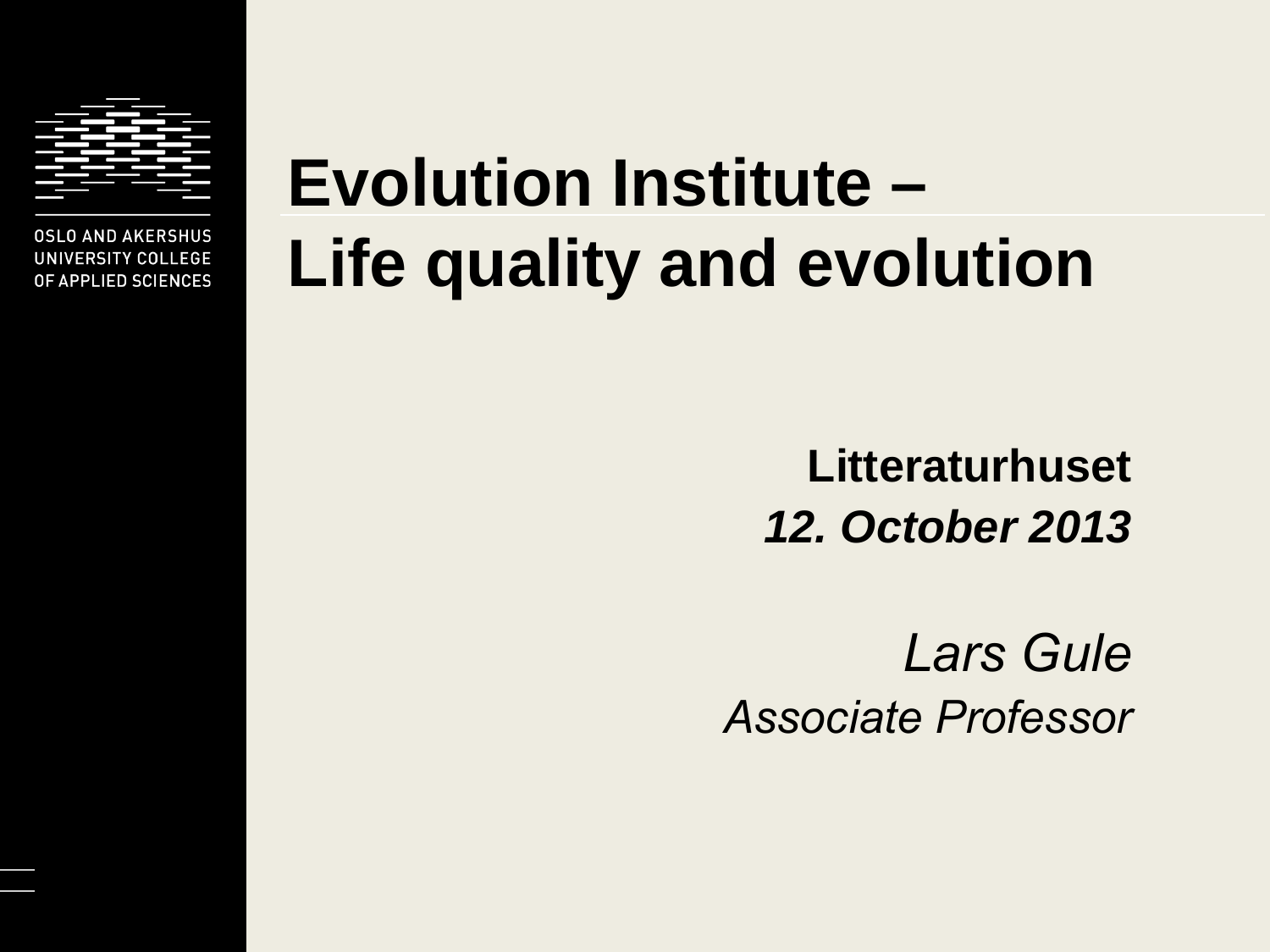## **A bird eyes view of Norway's history**

- 1814: Independence from Denmark and constitution
- Development of national identity – "good" nationalism
- Limited inequality
- Pietistic economic development – Hans Nielsen Hauge
- Competent bureaucrats professionals
- Civil society organisation lay Christians, tee totalitarians, nynorsk
- Continued democratic policies
- Parliamentarianism 1884
- Growing industrialisation
- Growing labour movement:
- *Thrane movement – 1849 1851*
- *The Labour Party 1887*
- *The Trade Union Federation (LO) – 1870s →1899*
- *Social policies and legislation*
- *Class struggle*

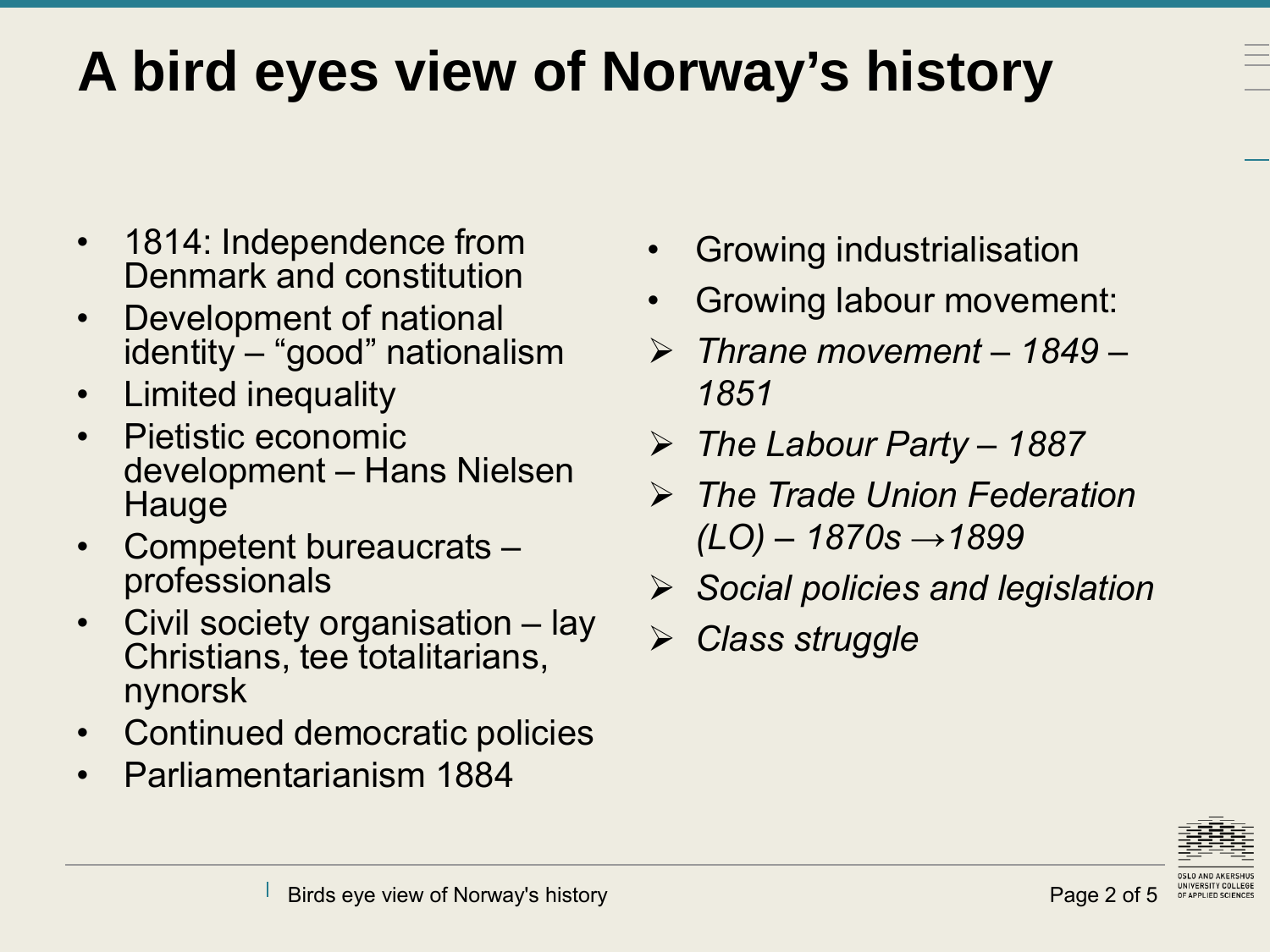## **A bird eyes view of Norway's history**

- Shipping and shipbuilding
- Government expenditure
	- Railroad construction Bergen line 1883-1909
- Norsk Hydro 1905
- Natural resources hydroelectric power
- Local industrialisation
- *Fierce class struggle →1930's*
- *Class compromise Labour Party government 1928*
- *The General Agreement (Hovedavtalen) – 1935*
- *Crisis agreement (Kriseforliket) 1935*
- Occupation 1940-45 the external – and internal – enemy
- Common experiences and cohesion
- Social cooperation continues
- *Three party cooperation*
- New resources oil
- Continued welfare policies so far
- **Democratisation**
- Human rights

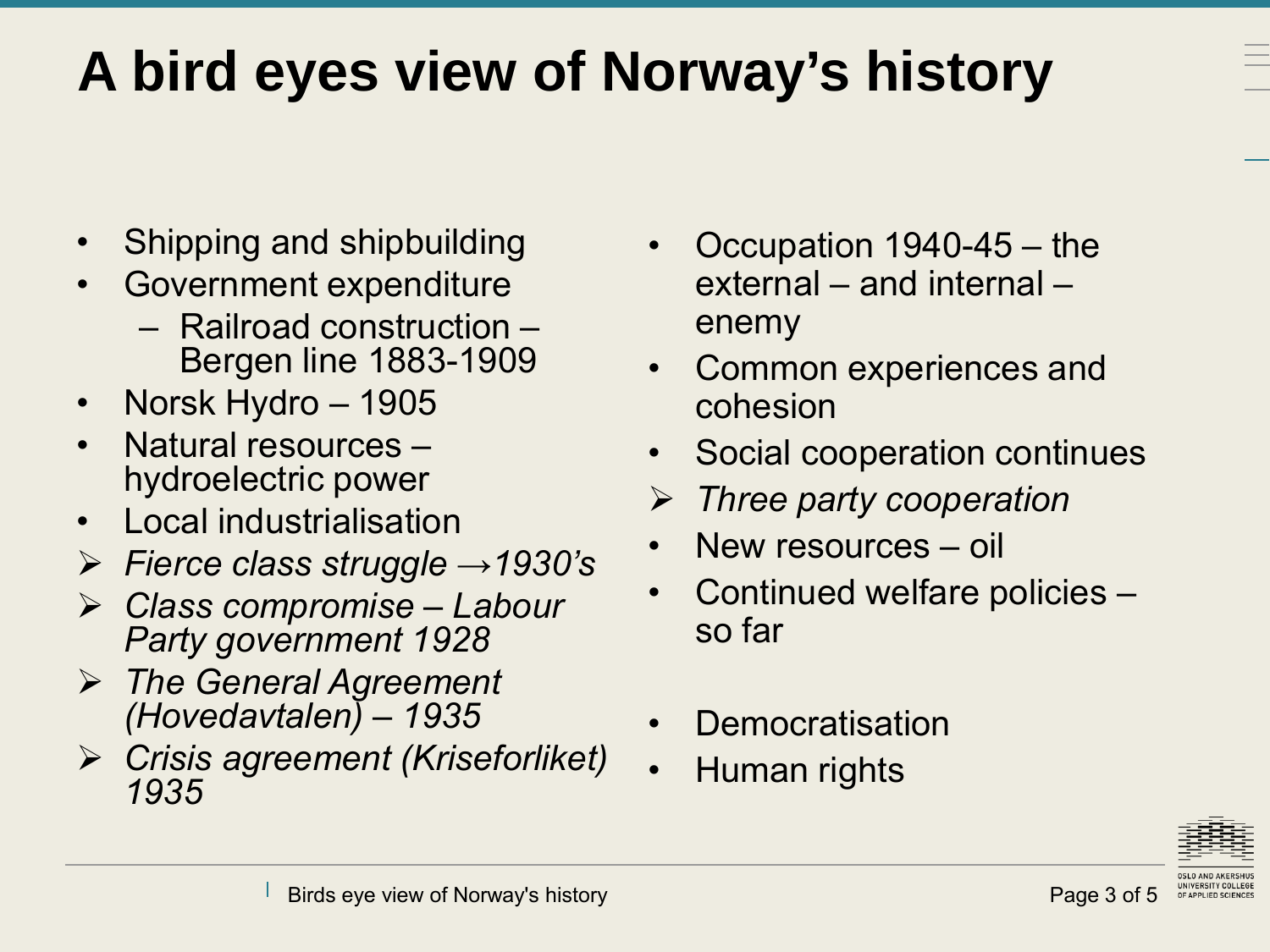#### **Three party cooperation**

- Employees (mainly NHO)
- Employers (mainly LO)
- The State
- Instituted after 1945 continues
- Pre-empts strikes and lockouts
- Allows for controlled capitalism with regulated markets
- Has ensured the economic basis for the development of the welfare state